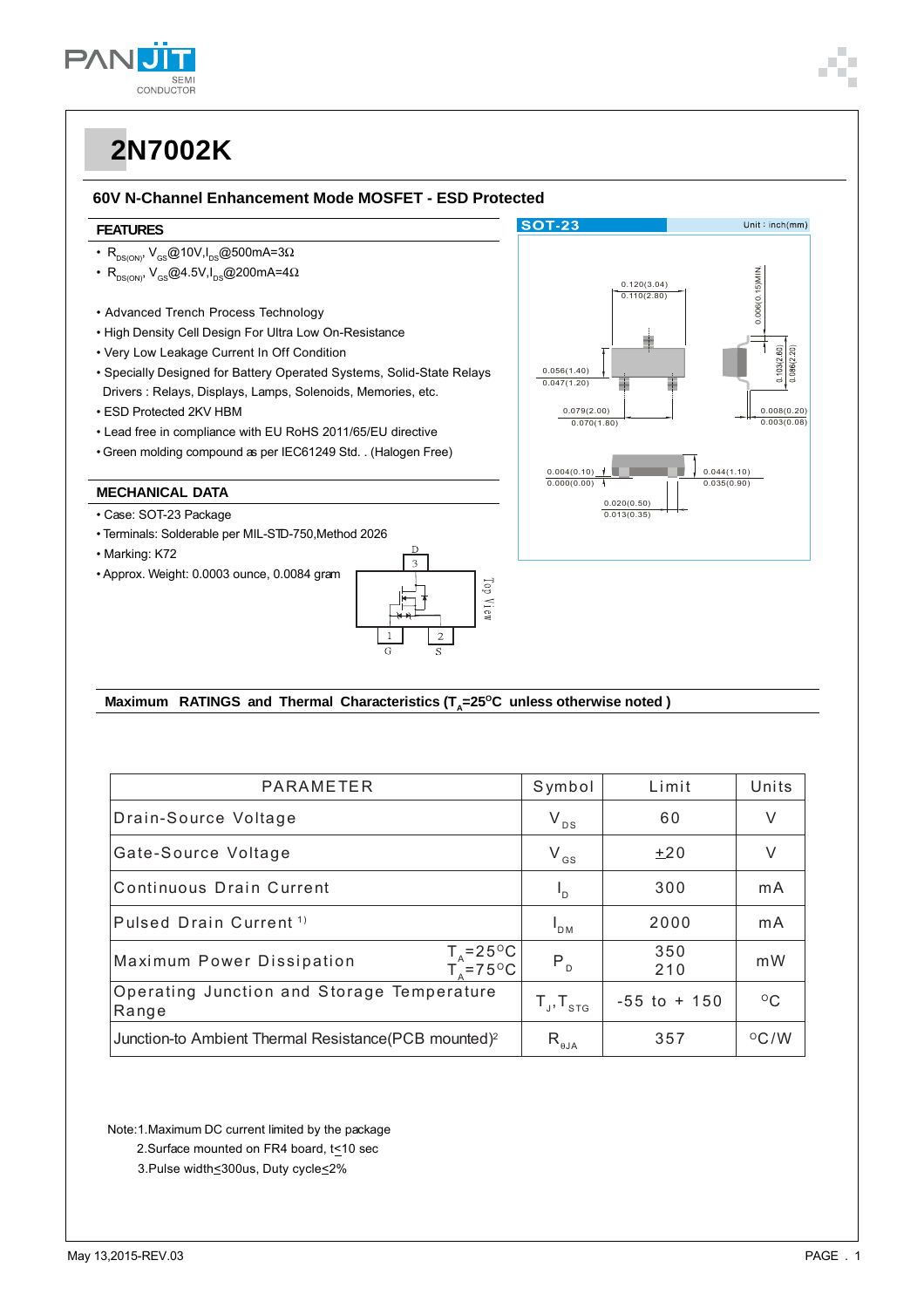

### **ELECTRICALCHARACTERISTICS**

| Parameter                           | Symbol               | <b>Test Condition</b>                                                                                                | Min.                     | Typ.                     | Max.           | Units  |  |
|-------------------------------------|----------------------|----------------------------------------------------------------------------------------------------------------------|--------------------------|--------------------------|----------------|--------|--|
| <b>Static</b>                       |                      |                                                                                                                      |                          |                          |                |        |  |
| Drain-Source Breakdown<br>Voltage   | $BV_{DSS}$           | $V_{gs} = 0V$ , $I_p = 10uA$                                                                                         | 60                       | $\overline{a}$           |                | V      |  |
| Gate Threshold Voltage              | $\rm V_{\rm GS(th)}$ | $V_{\text{ns}}=V_{\text{gs}}$ , $I_{\text{p}}=250$ uA                                                                | $\mathbf{1}$             |                          | 2.5            | $\vee$ |  |
| Drain-Source On-State<br>Resistance | $R_{DS(on)}$         | $V_{\text{cs}}$ =4.5V, $I_{\text{p}}$ =200mA                                                                         | $\overline{a}$           |                          | 4.0            | Ω      |  |
| Drain-Source On-State<br>Resistance | $R_{DS(on)}$         | $V_{\rm cs}$ =10V, I <sub>n</sub> =500mA                                                                             |                          |                          | 3.0            |        |  |
| Zero Gate Voltage Drain<br>Current  | $I_{DSS}$            | $V_{\text{ns}}$ =60V, $V_{\text{ns}}$ =0V                                                                            | $\overline{\phantom{a}}$ | $\overline{\phantom{a}}$ | 1              | uA     |  |
| Gate Body Leakage                   | $I_{GSS}$            | $V_{\text{gs}} = \pm 20V$ , $V_{\text{gs}} = 0V$                                                                     | $\overline{a}$           | ÷                        | ±10            | uA     |  |
| Forward Transconductance            | $9_{fs}$             | $V_{DS} = 15V$ , $I_{D} = 250mA$                                                                                     | 100                      | $\overline{a}$           | $\overline{a}$ | mS     |  |
| Dynamic                             |                      |                                                                                                                      |                          |                          |                |        |  |
| Total Gate Charge                   | $Q_{q}$              | $V_{DS} = 15V$ , $I_{D} = 200mA$<br>$V_{GS} = 5V$                                                                    |                          |                          | 0.8            | nC     |  |
| Turn-On Time                        | $t_{\circ n}$        | $V_{DD}$ =30V, R <sub>L</sub> =150 $\Omega$<br>$I_{D} = 200 \text{mA}$ , $V_{GEN} = 10V$<br>$R_{\rm g}$ =10 $\Omega$ | $\overline{a}$           |                          | 20             | ns     |  |
| Turn-Off Time                       | $t_{\rm off}$        |                                                                                                                      | $\overline{a}$           |                          | 40             |        |  |
| Input Capacitance                   | $C_{\text{iss}}$     | $V_{DS} = 25V$ , $V_{GS} = 0V$<br>f=1.0MH <sub>7</sub>                                                               | $\overline{\phantom{a}}$ |                          | 35             | pF     |  |
| Output Capacitance                  | $\rm{C_{\,_{oss}}}$  |                                                                                                                      |                          | $\overline{\phantom{0}}$ | 10             |        |  |
| Reverse Transfer<br>Capacitance     | $C_{\text{rss}}$     |                                                                                                                      | ÷                        | $\overline{a}$           | 5              |        |  |
| Source-Drain Diode                  |                      |                                                                                                                      |                          |                          |                |        |  |
| Diode Forward Voltage               | $V_{SD}$             | $I_s = 200 \text{mA}$ , $V_{cs} = 0V$                                                                                | $\overline{\phantom{a}}$ | 0.82                     | 1.3            | $\vee$ |  |
| Continuous Diode Forward<br>Current | $I_{\rm s}$          |                                                                                                                      |                          | $\overline{a}$           | 300            | mA     |  |
| Pulse Diode Forward<br>Current      | $I_{\rm SM}$         |                                                                                                                      |                          |                          | 2000           | mA     |  |

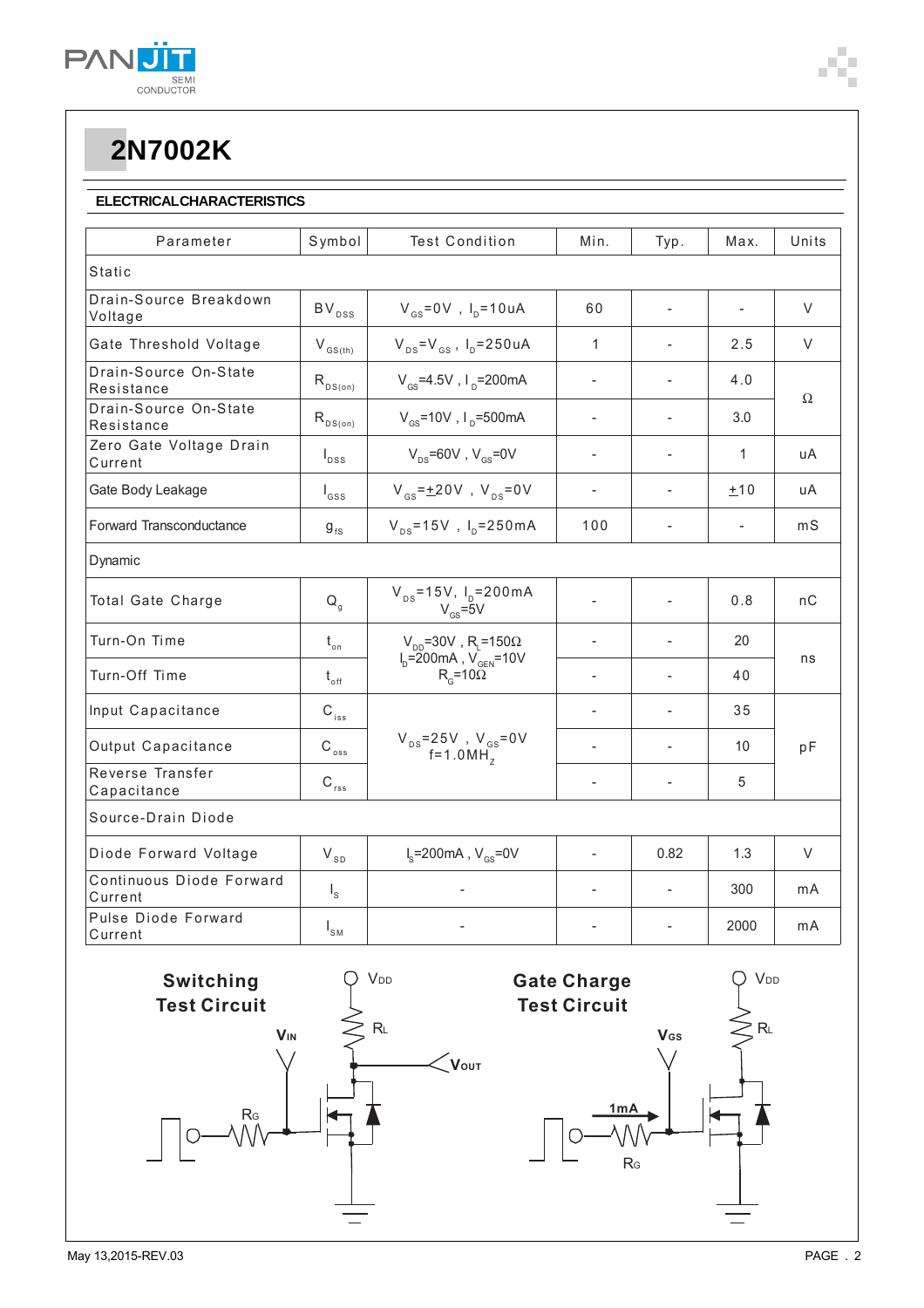

#### Typical Characteristics Curves (T<sub>4</sub>=25°C,unless otherwise noted)



#### FIG.1- Output Characteristic







### FIG.2- Transfer Characteristic



#### FIG.3- On Resistance vs Drain Current FIG.4- On Resistance vs Gate to Source Voltage

May 13,2015-REV.03 PAGE . 3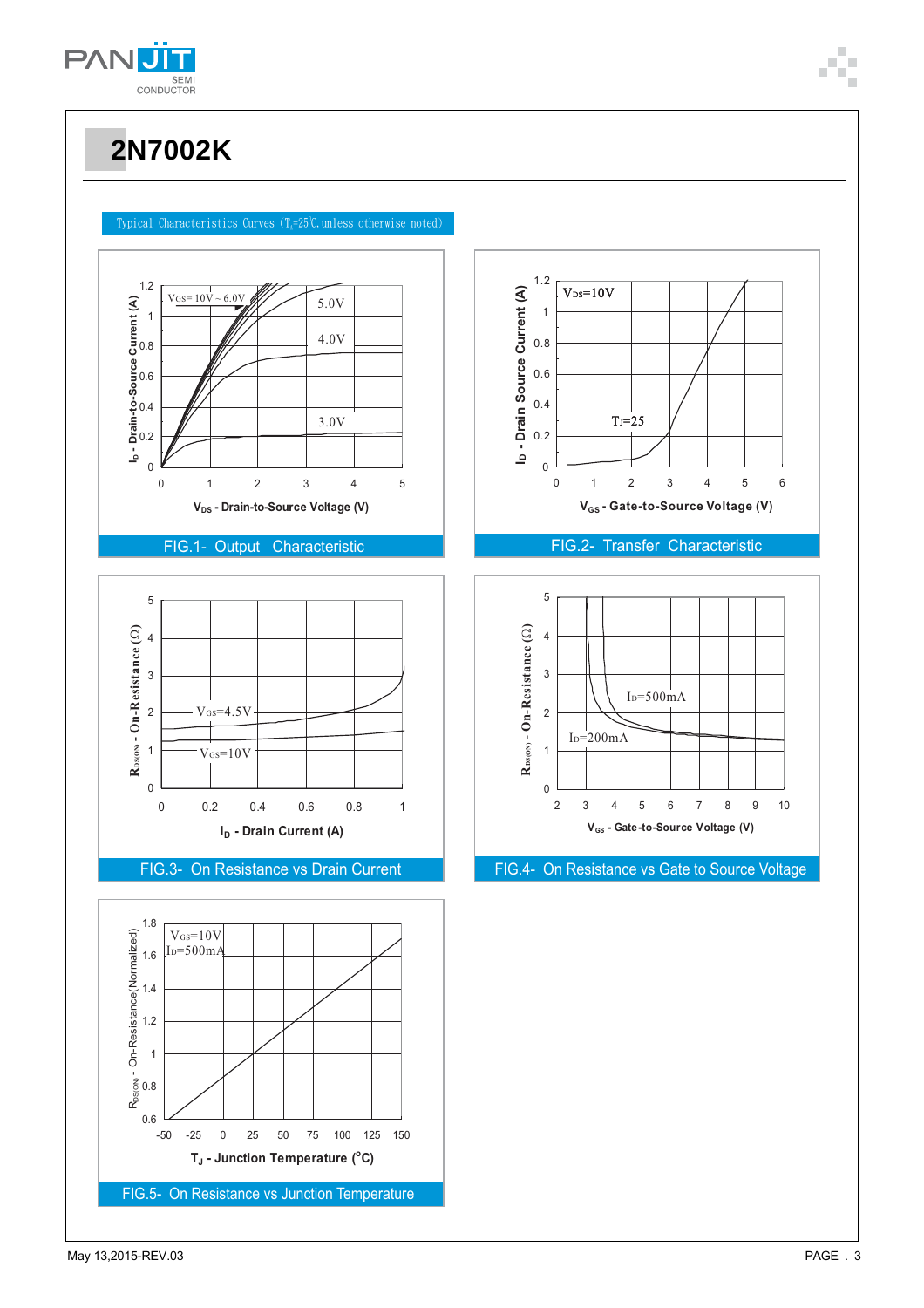



Fig.10 - Source-Drain Diode Forward Voltage

V**SD** - Source-to-Drain Voltage (V)

Fig.11 - Capacitance vs Drain to Source Voltage

VDS - Drain-to-Source Voltage (V)

 $f = 1MHz$  $V_{GS} = 0V$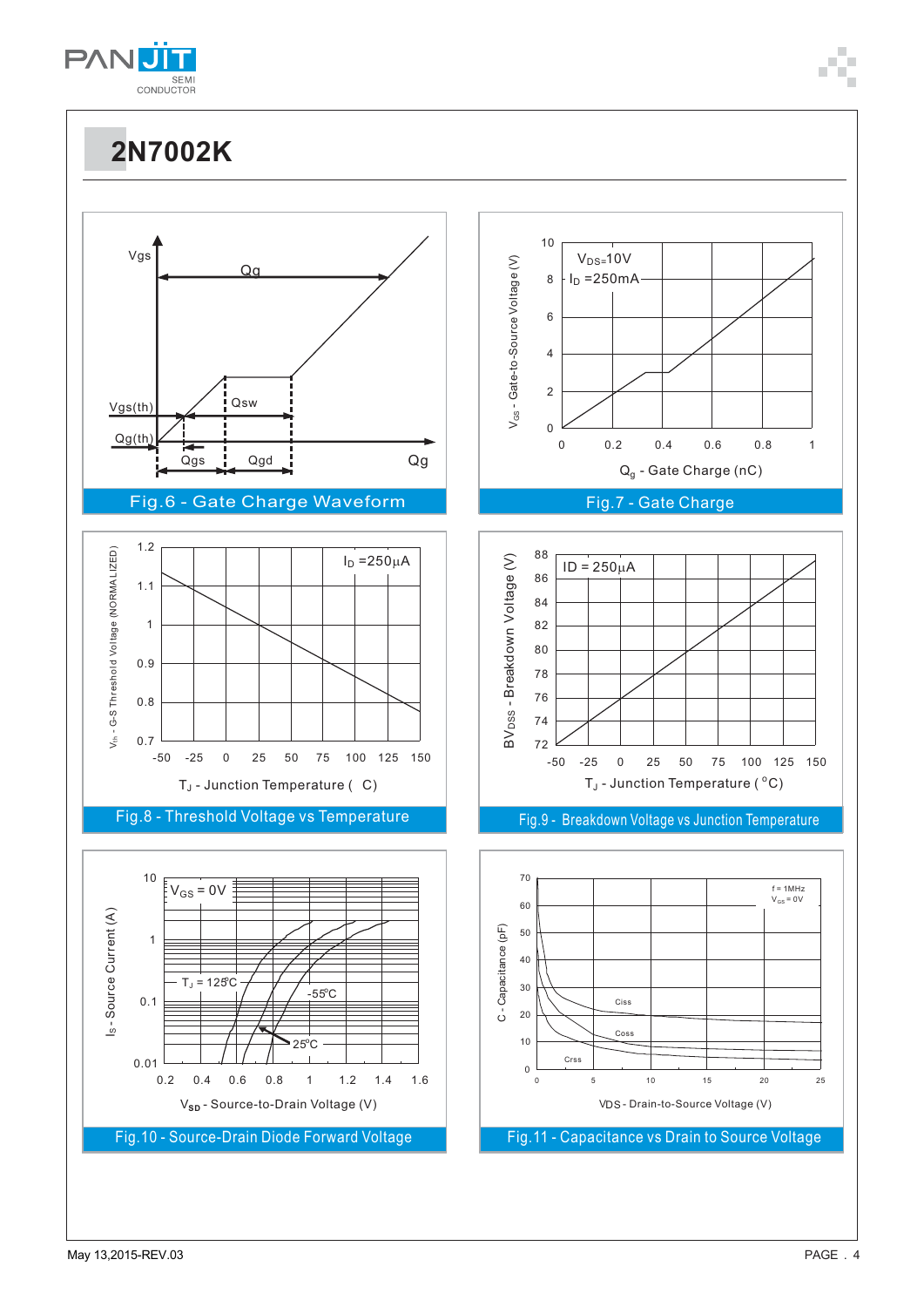

#### **MOUNTING PAD LAYOUT**



#### **ORDER INFORMATION**

- Packing information
	- T/R 12K per 13" plastic Reel
	- T/R 3K per 7" plastic Reel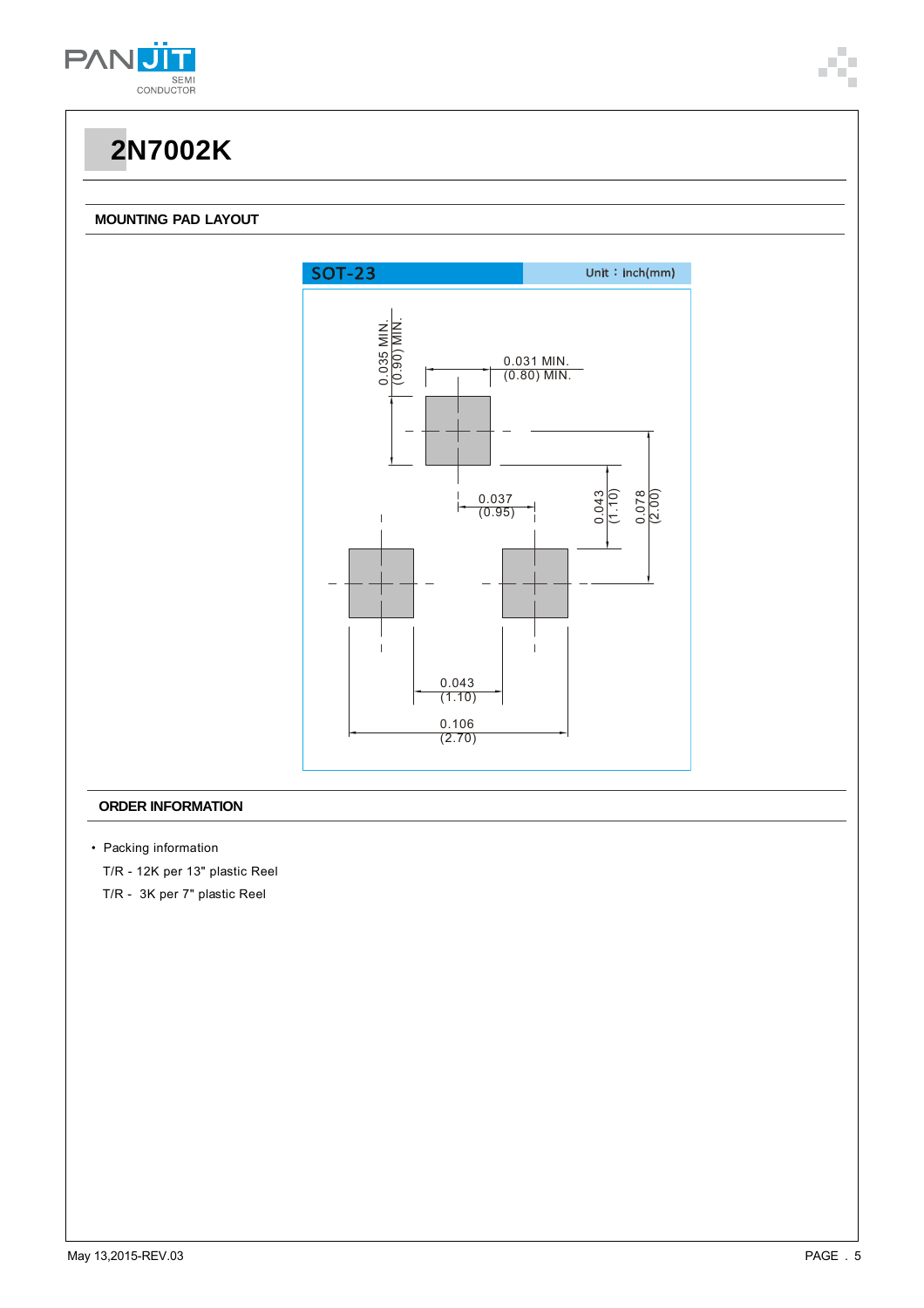

| <b>2N7002K</b>                                                                                                                                                                 |                      |                          |                           |                                                      |              |               |  |  |  |
|--------------------------------------------------------------------------------------------------------------------------------------------------------------------------------|----------------------|--------------------------|---------------------------|------------------------------------------------------|--------------|---------------|--|--|--|
| Part No_packing code_Version<br>2N7002K_R1_00001<br>2N7002K_R2_00001                                                                                                           |                      |                          |                           |                                                      |              |               |  |  |  |
| For example :<br>RB500V-40_R2_00001<br><b>Serial number</b><br>Part No.<br><b>Version code means HF</b><br><b>Packing size code means 13"</b><br><b>Packing type means T/R</b> |                      |                          |                           |                                                      |              |               |  |  |  |
| <b>Packing Code XX</b>                                                                                                                                                         |                      |                          | <b>Version Code XXXXX</b> |                                                      |              |               |  |  |  |
| <b>Packing type</b>                                                                                                                                                            | 1 <sup>st</sup> Code | <b>Packing size code</b> |                           | 2 <sup>nd</sup> Code HF or RoHS 1 <sup>st</sup> Code |              | 2nd~5th Code  |  |  |  |
| <b>Tape and Ammunition Box</b><br>(T/B)                                                                                                                                        | A                    | N/A                      | 0                         | HF.                                                  | $\pmb{0}$    | serial number |  |  |  |
| <b>Tape and Reel</b><br>(T/R)                                                                                                                                                  | $\mathsf{R}$         | 7"                       | $\mathbf{1}$              | <b>RoHS</b>                                          | $\mathbf{1}$ | serial number |  |  |  |
| <b>Bulk Packing</b><br>(B/P)                                                                                                                                                   | B                    | 13"                      | $\overline{2}$            |                                                      |              |               |  |  |  |
| <b>Tube Packing</b><br>(T/P)                                                                                                                                                   | $\mathsf T$          | 26mm                     | $\pmb{\mathsf{X}}$        |                                                      |              |               |  |  |  |

**PANASERT T/B CATHODE UP** U

**(PBCD) <sup>D</sup>**

**Tape and Reel (Right Oriented) (TRR) <sup>S</sup> 52mm <sup>Y</sup>**

**F PANASERT T/B CATHODE DOWN** 

**Tape and Reel (Left Oriented) (TRL) <sup>L</sup> PANASERT T/B CATHODE UP**